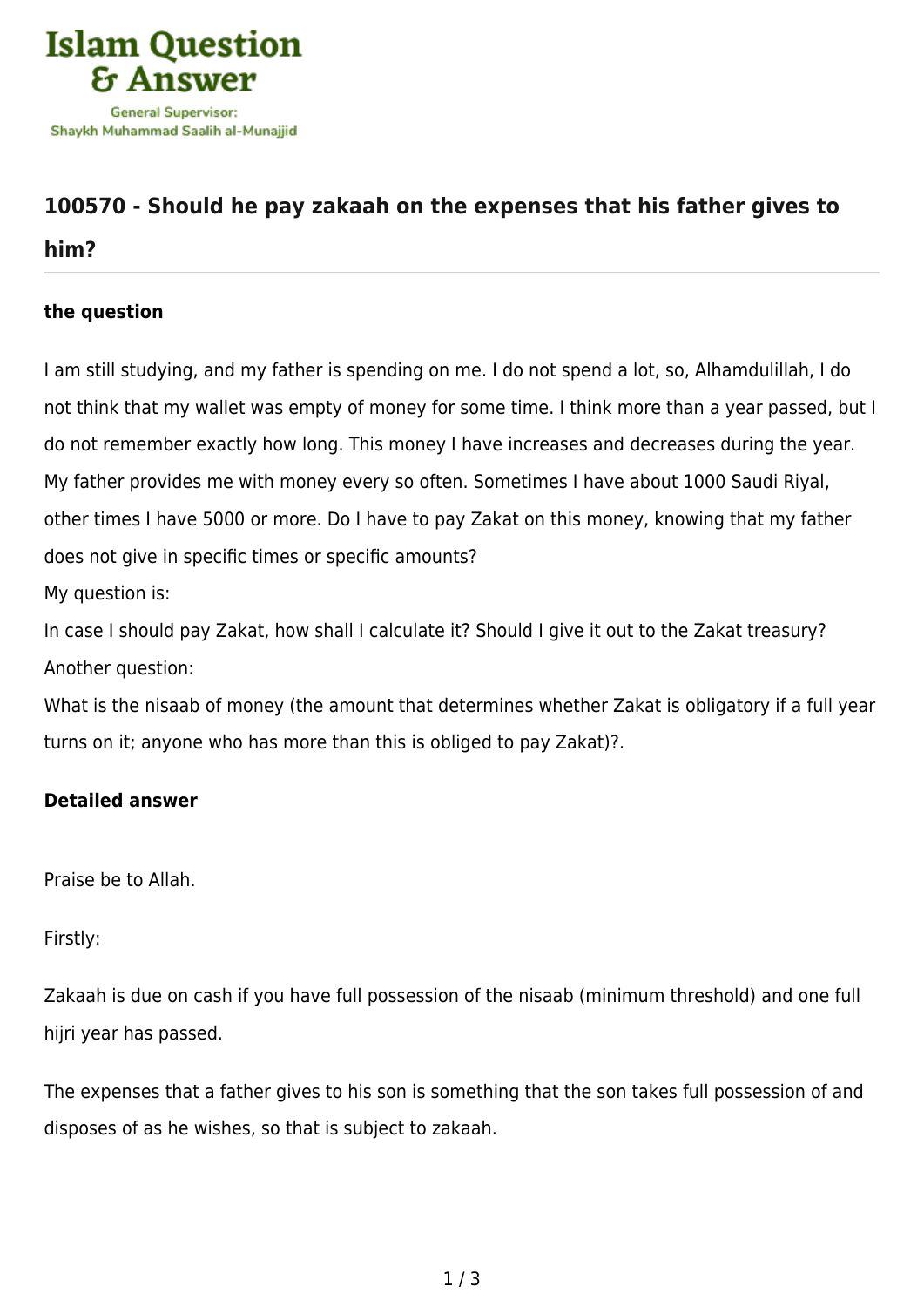

Secondly:

It is well known that cash in the form of bank notes was not known at the time of the Prophet (peace and blessings of Allaah be upon him), but the scholars have ruled that it is subject to zakaah by analogy with gold and silver.

The nisaab for gold is 85 grams, and the nisaab for silver is 595 grams.

If the cash reaches the value of the nisaab for gold or the value of the nisaab for silver, then it has reached the minimum threshold.

As silver is of a lower price nowadays, the nisaab for cash may be worked out on the basis of the nisaab for silver, because that is more on the safe side and is more beneficial to the poor.

Based on the price of silver today – 12 Rabee' al-Aakhir 1428 AH/29 April 2007 CE – the nisaab for cash is approximately 1093 Saudi Riyals.

If you own this amount of money and one full hijri year has passed since you acquired this amount and it has not dipped below the nisaab during this year, then zakaah must be paid on it, at a rate of 2.5 %.

But if the cash that you possessed dipped below the nisaab during the year, then zakaah does not have to be paid on it, until it reaches the nisaab again and you start to reckon a new year from the time it reached the nisaab.

If the amount by which it dipped below the nisaab was small, then in order to be on the safe side you may pay zakaah, and carry on counting the year. That is because the price of silver fluctuates and does not remain constant throughout the year.

We should not forget to commend your keenness and concern with regard to zakaah, even though you are talking about pocket money that you take from your father, but you are paying attention